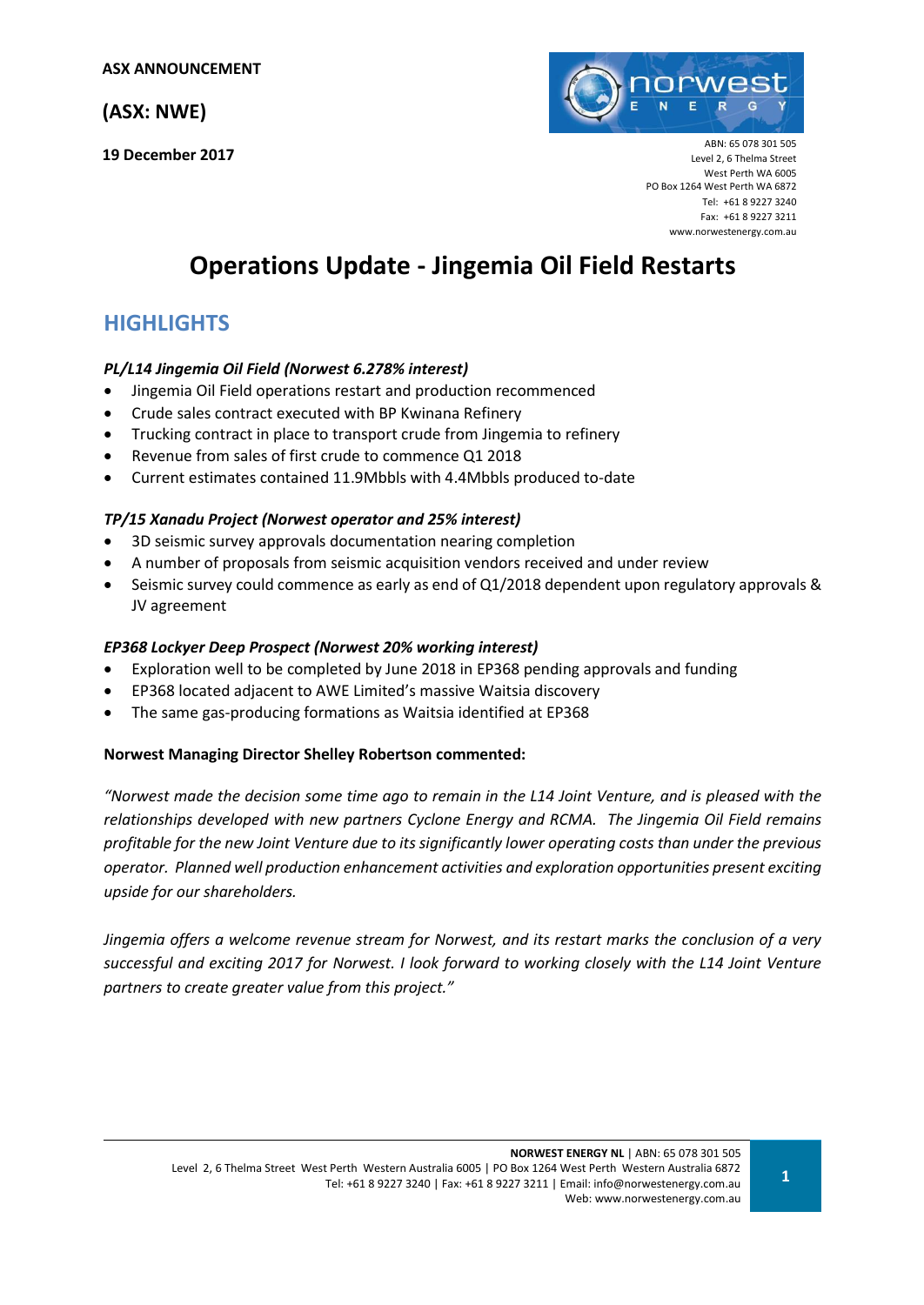### **L14 – JINGEMIA OIL FIELD**

Norwest Energy NL ('Norwest') is pleased to announce that the Jingemia Oil Field recommenced production on Saturday 16<sup>th</sup> December 2017.

The Jingemia Oil Field is contained within Production License L14, and had been in care and maintenance since December 2012. The Jingemia Oil Field is estimated to have initially contained 11.9 million barrels of oil in place, with 4.4 million barrels recovered to date. The area of L14 is 39.8 km<sup>2</sup>.

The approvals process with the Department of Mines, Industry Regulation and Safety ('DMIRS') is now complete, with final approval granted to operator Cyclone Energy Pty Ltd ('Cyclone Energy') on 13<sup>th</sup> December 2017, enabling oil production to recommence from the Jingemia Oil Field.

The Jingemia Oil Field facilities are in excellent operational condition, and the production wells have now been successfully brought back online.

A sales contract has been executed with BP Kwinana Refinery for the crude off-take, and a trucking contract in place to transport the crude from the Jingemia Oil Field to the refinery.

L14 has excellent exploration prospectivity both within the Jingemia Oil Field and other prospects within the license boundaries, and the Joint Venture Partners (see below) are keen to explore these opportunities once stable production from the existing wells has been achieved.

| <b>Permit</b>               | L14                                                  |
|-----------------------------|------------------------------------------------------|
| <b>Well Names</b>           | Jingemia - J8, J10 and J12                           |
| <b>Well Location</b>        | J8 Easting: 304 771.2; Northing: 6 752 778.7         |
|                             | J10 Easting: 304 770.0; Northing: 6 752 870.0        |
|                             | J12 Easting: 304 709.27; Northing: 6 752 697.8       |
| <b>Type of Well</b>         | Deviated                                             |
| <b>NWE Working Interest</b> | 6.278%                                               |
| <b>Geology</b>              | (Dongara Sandstone) is described as a fine to coarse |
|                             | moderately to poorly sorted sandstone                |

### **JINGEMIA WELL DETAILS**

#### **L14 JOINT VENTURE**

| <b>JV Participant</b>              | <b>ASX</b><br>Code | Percentage<br><b>Interest</b> |
|------------------------------------|--------------------|-------------------------------|
| Cyclone Energy Pty Ltd (Operator)  |                    | 33.722%%                      |
| RCMA Australia                     |                    | 60%                           |
| Norwest Energy NL (via subsidiary) | <b>ASX:NWE</b>     | 6.278%                        |

**NORWEST ENERGY NL** | ABN: 65 078 301 505 Level 2, 6 Thelma Street West Perth Western Australia 6005 | PO Box 1264 West Perth Western Australia 6872 Tel: +61 8 9227 3240 | Fax: +61 8 9227 3211 | Email: info@norwestenergy.com.au Web: www.norwestenergy.com.au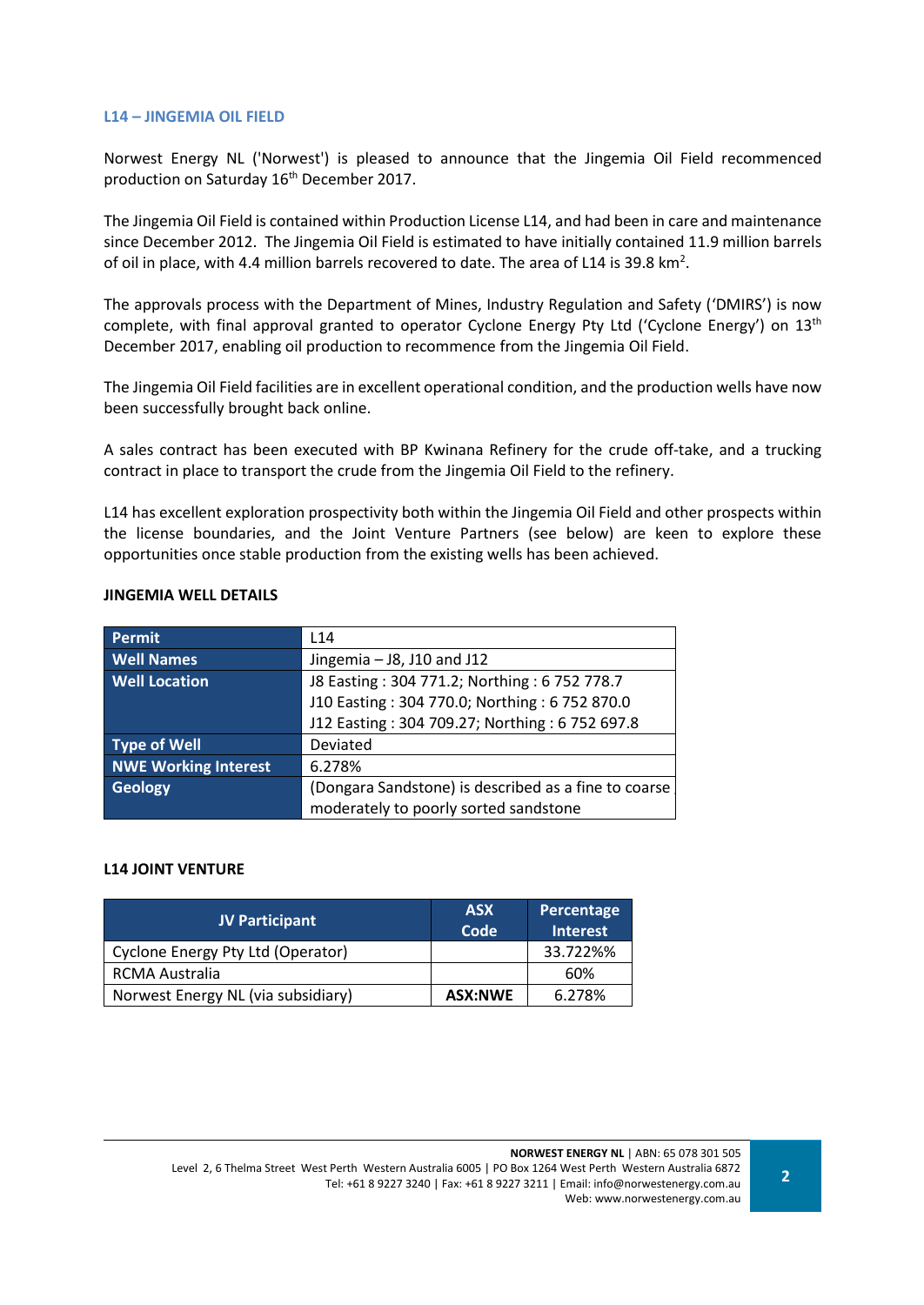# **OTHER PROJECTS**

Norwest also provides the following updates with respect to its other projects.

## **TP/15 – XANADU PROJECT**

Norwest continues to actively progress the Xanadu project, with the recent discovery at Xanadu-1 driving the future exploration program on the permit.

Norwest is currently completing the Xanadu Discovery Report, required to be submitted to the DMIRS by 21<sup>st</sup> December 2017.

The approvals documentation for the proposed 3D seismic survey is currently being completed, with Strategen Environmental ('Strategen') engaged to complete this work. Strategen has been instrumental in driving other seismic approvals processes for Norwest, including the 2015 acquisition program on EP413.

Norwest is currently reviewing proposals from seismic acquisition vendors, with the technical program and budget requiring Joint Venture approval prior to the acquisition contract being awarded. The timing of this seismic survey will be dependent upon regulatory approvals, however the Norwest Board believe it may be possible to achieve this milestone before the end of the first quarter of Calendar Year 2018.

### **XANADU-1 WELL DETAILS**

| Permit                      | TP/15                                  |
|-----------------------------|----------------------------------------|
| <b>Well Name</b>            | Xanadu-1                               |
| <b>Well Location</b>        | GDA 94: 29°33'29.117"S114°58'42.074"E  |
| <b>Type of Well</b>         | Deviated                               |
| <b>NWE Working Interest</b> | 25%                                    |
| Geology                     | Interbedded sequence of shale and sand |

### **TP/15 JOINT VENTURE**

| JV Participant                                | <b>ASX</b><br>Code | <b>Percentage</b><br><b>Interest</b> |
|-----------------------------------------------|--------------------|--------------------------------------|
| Norwest Energy NL (via subsidiary)            | <b>ASX:NWE</b>     | 25%                                  |
| (Operator)                                    |                    |                                      |
| Triangle (Global) Energy Ltd (via subsidiary) | <b>ASX:TEG</b>     | 30%                                  |
| Whitebark Energy Ltd (via subsidiary)         | <b>ASX:WBE</b>     | 15%                                  |
| 3C Group IC Limited (via subsidiaries)        |                    | 30%                                  |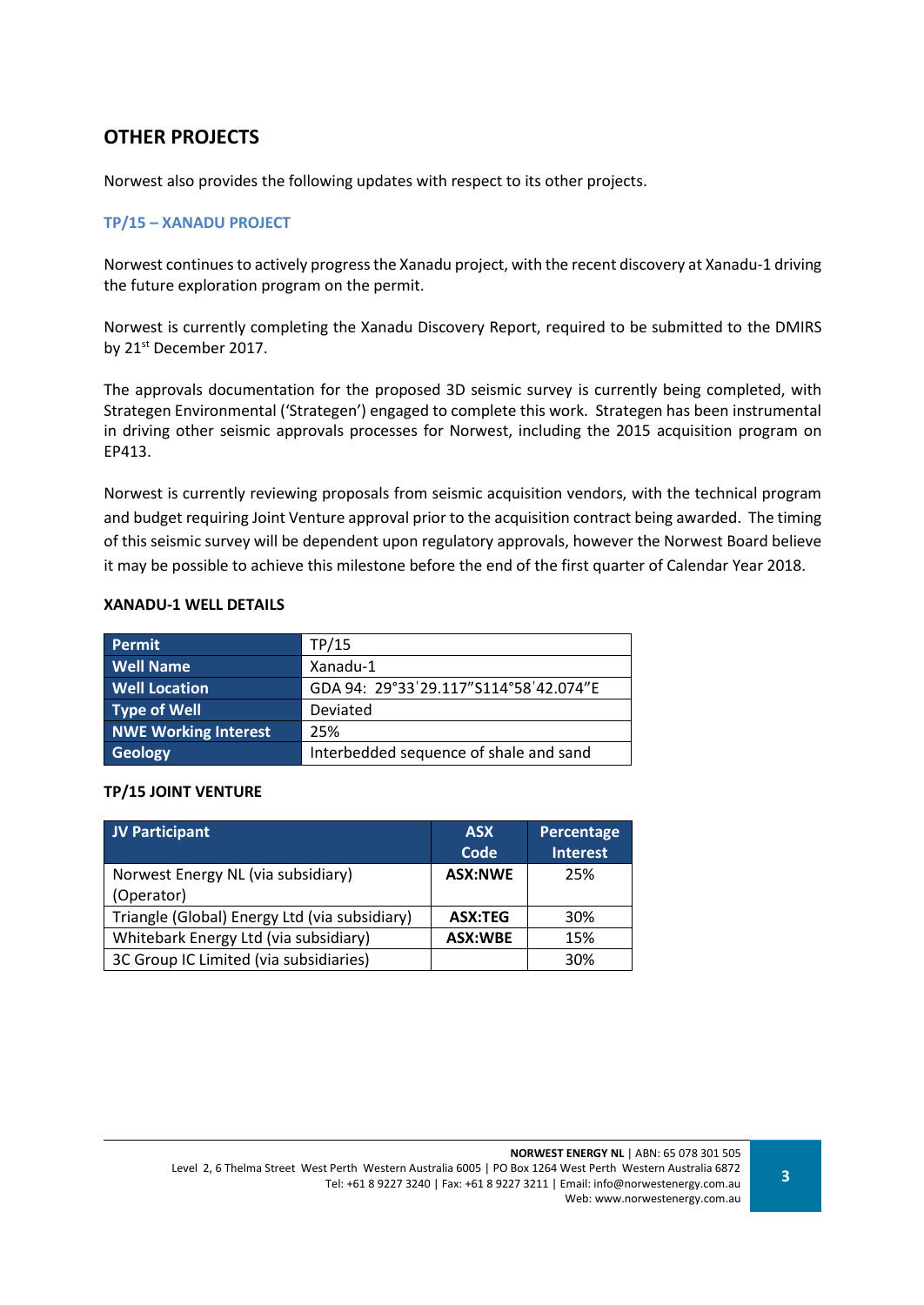### **EP368 LOCKYER DEEP & EP426 NORTH ERREGULLA**

EP368 covers an area of 600 km<sup>2</sup>, and is situated at the northern end of the hydrocarbon fairway running through the northern Perth Basin.

The permit lies to the east of the Dongara township, and is adjacent to AWE Limited's ('AWE') massive Waitsia discovery that flowed an impressive 90 MMscf/day in November 2017.

Lockyer Deep contains the same gas-producing formations as Waitsia – the Kingia and High Cliff Sandstone formations, untested in either Lockyer-1 or North-Erregulla-1 historic wells.

The current work program commitment for EP368 is an exploration well, to be completed by June 2018, pending approvals and funding.

EP426 lies adjacent and to the east of EP368, covering an area of 1,197 km<sup>2</sup>. It is located on the northeastern flank of the Dandaragan Trough in the onshore northern Perth Basin. The current work program commitment for EP426 is a 2D seismic survey, to be completed by June 2018, pending approvals and funding.

Mineral Resources Limited is now the sole owner of Empire Oil Company (WA) Limited ('Empire'), which is operator of both EP368 and EP426. Norwest is currently awaiting notice from Empire regarding the work program commitments for both EP368 and EP426.

### **EP368 JOINT VENTURE**

| <b>JV Participant</b>                                                             | <b>ASX</b><br>Code | Percentage<br><b>Interest</b> |
|-----------------------------------------------------------------------------------|--------------------|-------------------------------|
| Mineral Resources (via subsidiary, Empire<br>Oil Company (WA) Limited) (Operator) | ASX:MIN            | 80%                           |
| Norwest Energy NL (via subsidiary)                                                | <b>ASX:NWE</b>     | 20%                           |

#### **EP426 JOINT VENTURE**

| JV Participant                            | <b>ASX</b><br>Code | Percentage<br><b>Interest</b> |
|-------------------------------------------|--------------------|-------------------------------|
| Mineral Resources (via subsidiary, Empire | ASX:MIN            | 77.78%                        |
| Oil Company (WA) Limited) (Operator)      |                    |                               |
| Norwest Energy NL (via subsidiary)        | <b>ASX:NWE</b>     | 22.22%                        |